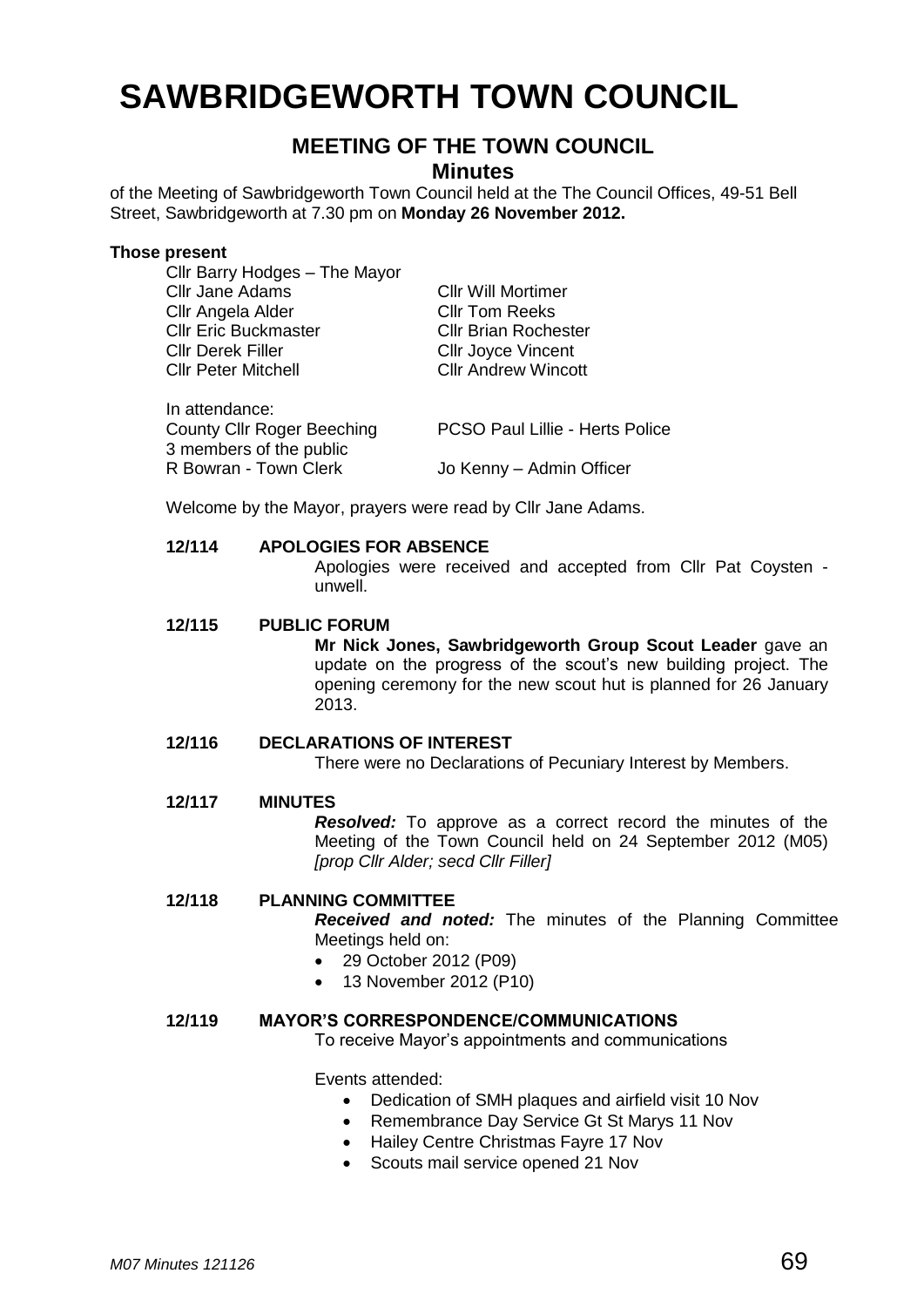Future events:

- Christmas Lights and Bell St Street Fayre 30 Nov
- Lights of Love 01 Dec
- Football Club prize giving 08 Dec
- Farmers Market 16 Dec
- Sawbridgeworth Civic Dinner 11 May 2013

# **12/106 REPRESENTATIVES REPORTS**

To receive representatives reports from:

- o **County Councillor Roger Beeching** reported:
	- o David Lloyd elected as the first Police Commissioner for **Hertfordshire**
	- o Incentive payments from the government to encourage recycling of cardboard
	- o Healthy living agenda designed to save money spent by the NHS. Integrated Point of Access (IPA) for health referrals on 0300 123 4042
	- o Home care is causing concern in the county. Care Quality Commission are supporting improvements
	- o There is now only a 30 second wait at the Customer Service centre. 33,000 bus passes have been renewed for older people
- o **District Councillor Eric Buckmaster** reported:
	- o District Plan meeting on 28 November
	- o Next executive meeting will consider cardboard waste, mobile ANPR development, car park fees and charges and a LGA master class in communications engineering and the social media.
- o **District Councillor Will Mortimer** reported:
	- o External audit fee from Grant Thornton cut
	- o No criticism from external audit
	- o The launch of the Corporate Strategic plan.
	- o Annette Taylor commenced employment as Head of Internal Services

Cllr Wincott left the meeting to attend the AGM of the Memorial Hall at 20.00hrs

# o **Hertfordshire Police PCSO Paul Lillie** reported:

- o Number of burglaries down
- $\circ$  Fear of crime due to the lack of street lighting
- o Opportunist crime from outsiders
- o Thefts form motor vehicles, some arrests made
- o October and November are always difficult but no major incidents this year
- o Pubwatch re introduced
- o **Footpaths Officer Brian Rochester** reported:
	- o All footpaths slippery due to recent heavy rain

#### **12/121 CIVIC CENTRE**

Work continues. Although the project remains on budget, works are running about six weeks behind programme. Move date now looks to be in January 2013. New lease has been signed with Forebury Estates to allow continuing occupation of 49 Bell Street.